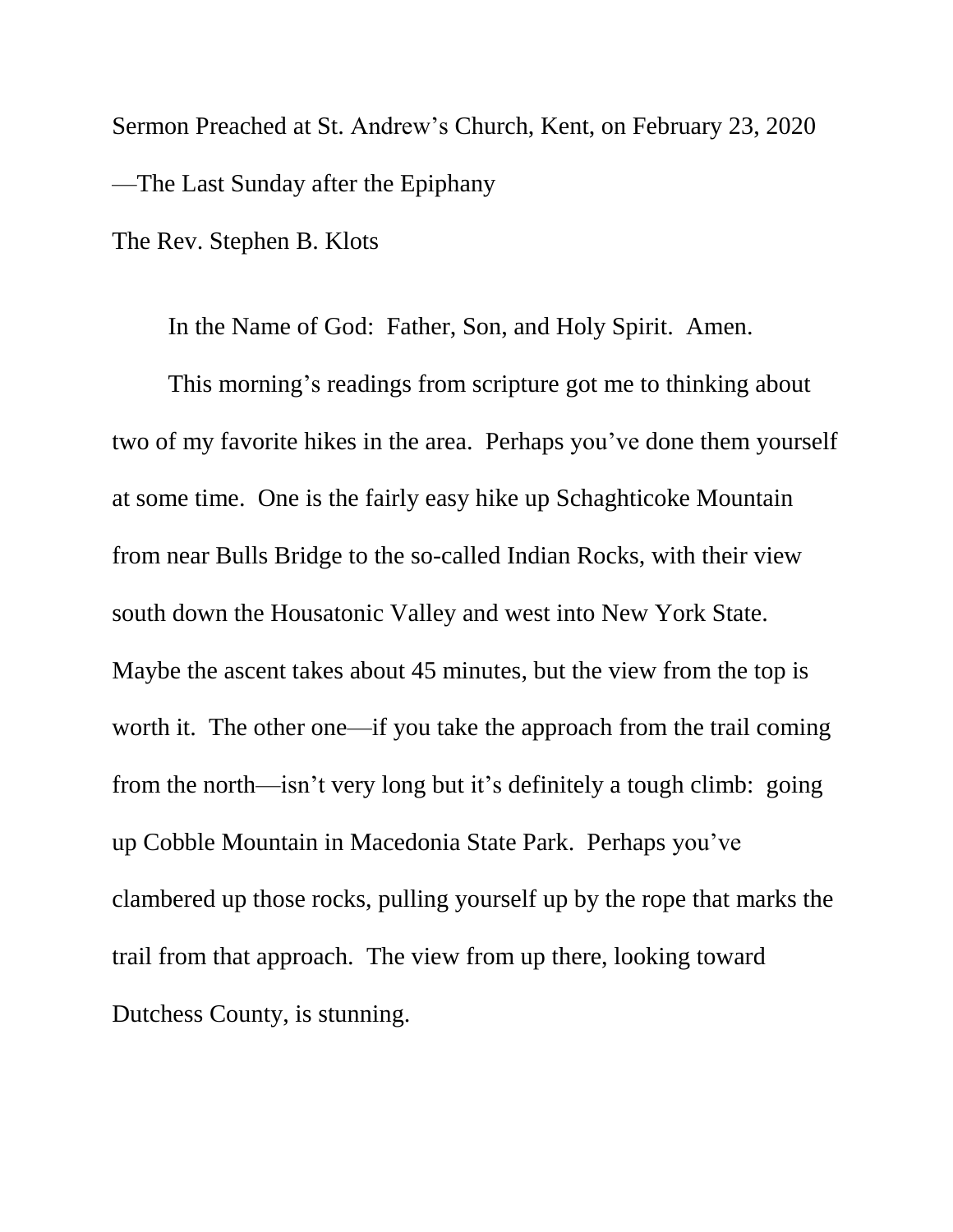If you haven't gone to either of those locales, I'm guessing you've climbed at some point in your life to the top of some mountain here in New England. Did you know that the second most commonly hiked mountain in the world is Mount Monadnock in New Hampshire? Perhaps it's a four-hour drive from Kent, but there's a great 360 degree view. I've done it three times. What compels so many people to hike it? Why, in general, are we drawn to mountaintops? I cannot tell you how many times that I've hiked to the top of Schaghticoke Mountain just to sit there for awhile, staring out at the view and pondering the verities of life. I might not even be sure about the nature of those verities. Maybe it's a sense that the mundane details of my life are really just that mundane details—and I'm reminded in that vision from above that there are more important things in life, that there is more to life than our scramble to get by on daily basis.

Perhaps that is why in so many cultures across the globe the mountains are holy, the place where one encounters God or the gods, the source all that matters in life. For the ancient Greeks, it was Mount Olympus, the top of which was often shrouded in a band of clouds. For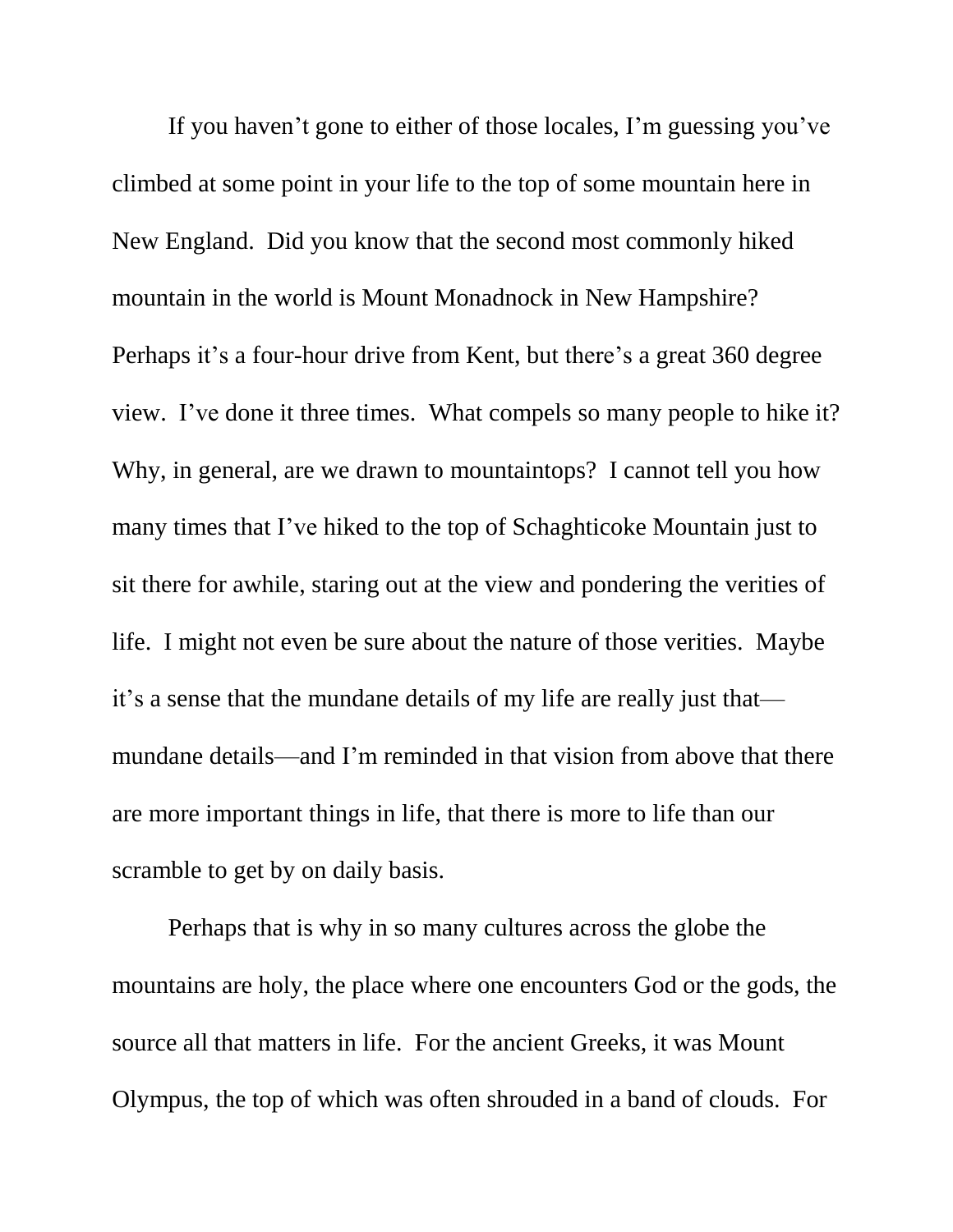the Lakota tribes of the Great Plains, it was the Black Hills. For the Japanese, it was and remains Mount Fuji—the one mountain in the world that tops Monadnock for the number of people who summit it each year—despite the great challenge that goes into hiking it. And for Moses and the people of ancient Israel, it was, as we heard in this morning's lesson from Exodus, Mount Sinai. The Lord said to Moses, "Come up to me on the mountain, and wait there; and I will give you the tablets of stone, with the law and the commandment, which I have written for their instruction." We are told that "the appearance of the glory of the Lord was like a devouring fire on the top of the mountain in the sight of the people of Israel." The fancy word for such a manifestation of the divine is a theophany. When, after that theophany was finish, Moses came down from the mountain forty days later, he brought with him the tablets on which was written God's word, in the finger of God, later identified in Exodus as his commandments. Thus, in his encounter with God on the mountaintop, there was a great truth revealed to Moses—all that mattered—the eternal law of God defining our relationship with God and each other. Indeed, what matters in that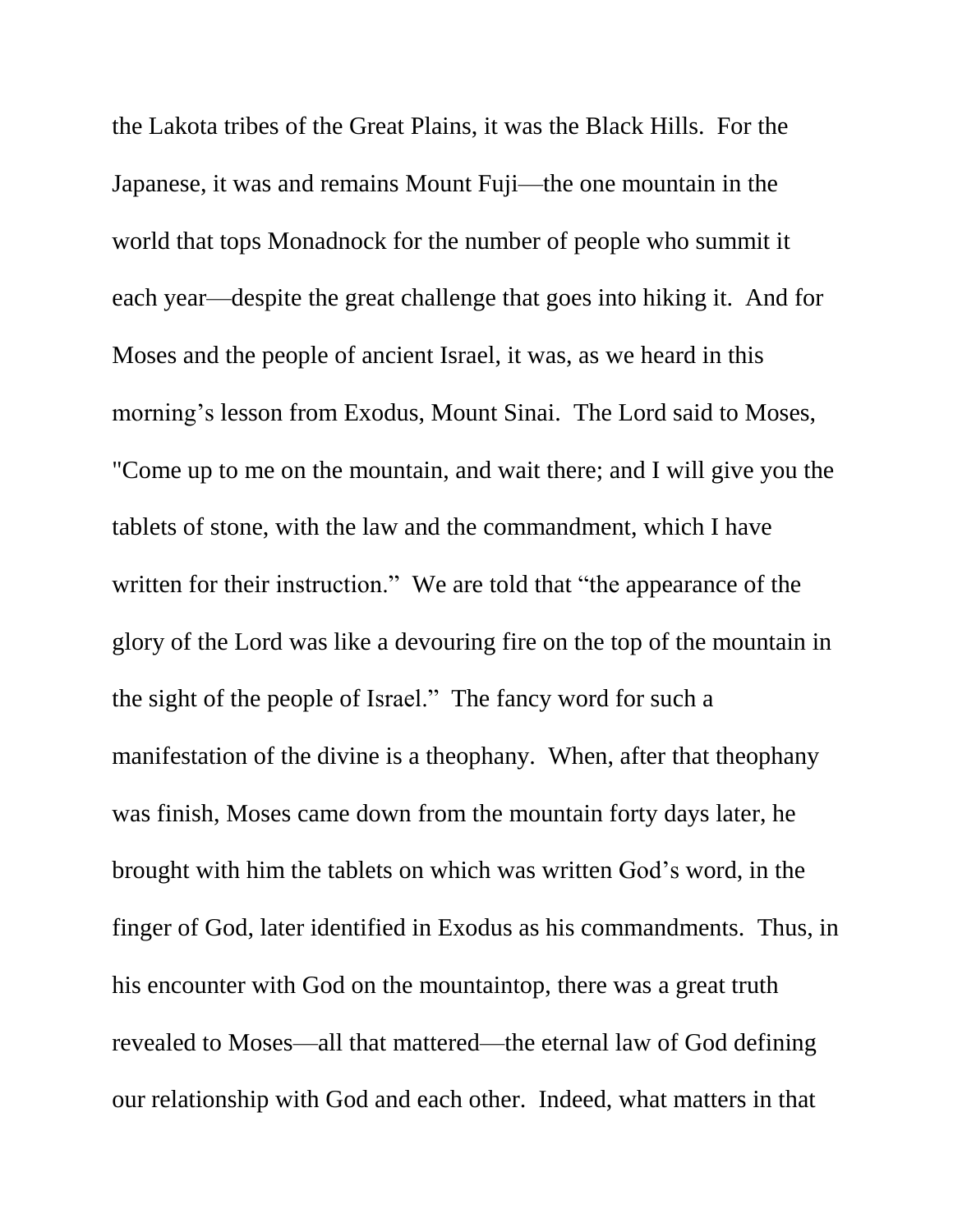moment of revelation *is* the Law, the revelation of God to his people on Mt. Sinai.

All of that is in the backdrop of this morning's reading from the Gospel according to St. Matthew. In this Gospel, Jesus takes three people—Peter, James, and John—to the top of a mountain, possibly Mount Tabor, which arises unsurrounded by other hills on the plains of Galilee. It is a full and complete peak experience, with a 360 degree view of the surrounding countryside. Suddenly, there at the top, Peter, James, and John have a vision of what matters—and what matters in life is Jesus, transfigured with dazzling array, with Moses (representing the Law) and Elijah (representing the Prophets) beside him.

Three things stand out for me about this theophany—three things that distinguish it from other such peak experiences. First is the reaction of Peter. He says to Jesus, "Lord, it is good for us to be here; if you wish, I will make three dwellings here, one for you, one for Moses, and one for Elijah." Peter—a mere six days after the moment when he confessed Jesus as the Christ, the Son of the Living God—somehow sees what is going on—but he wants to preserve it by building a shelter,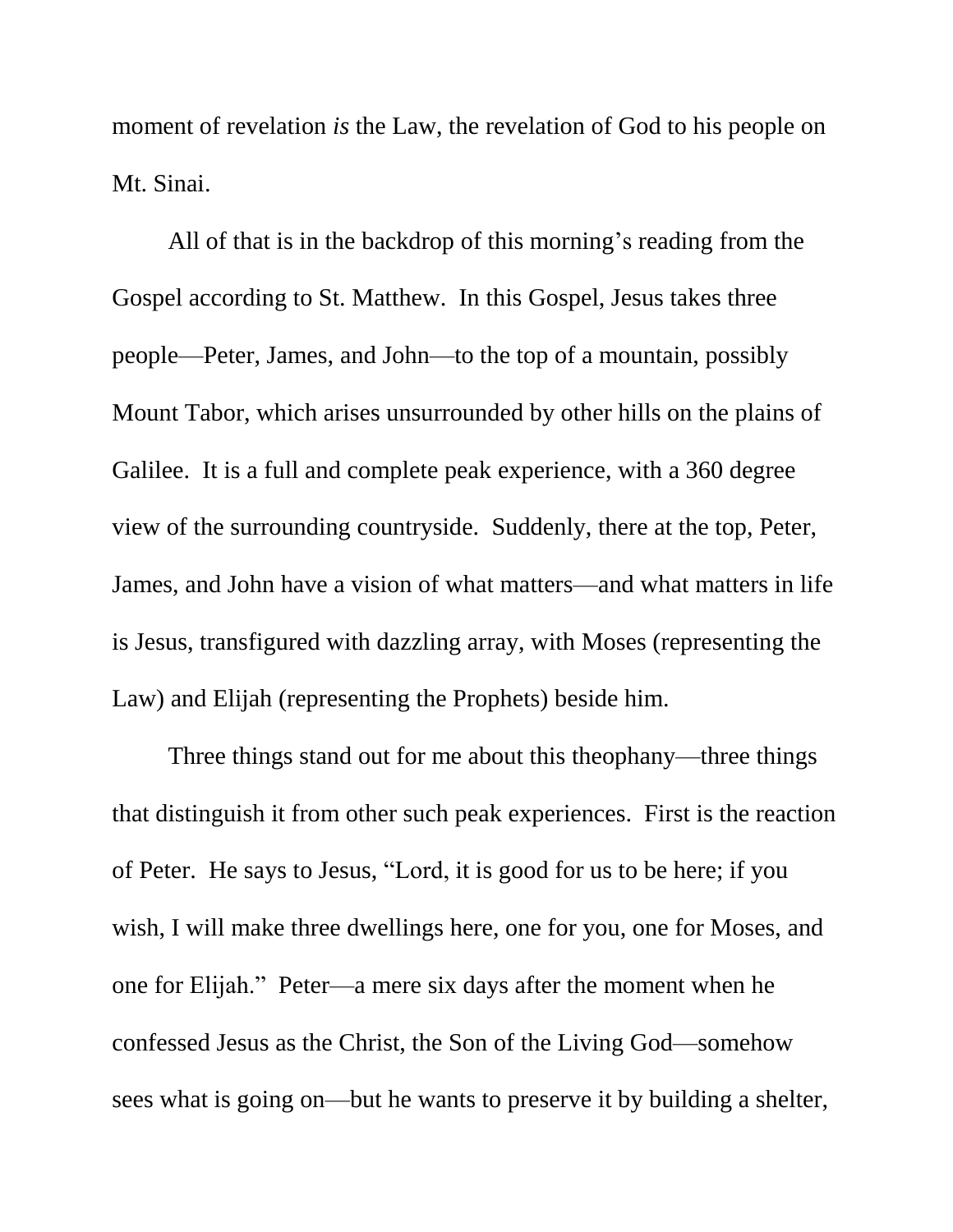a dwelling, a tabernacle for each holy man: Jesus, Moses, and Elijah. It is as if he is so caught up in the moment and wants to capture it, preserve it, bottle it, turn it into a shrine—who knows what, but somehow he wants to hold onto it. Again, "It is good for us to be here," he says. He does not want that moment of sacred rapture to end.

But a second thing happens. A voice from heaven proclaims, "This is my Son, the Beloved; with him I am well pleased." We heard those same words at the start of Epiphany, on the Feast of the Baptism of Our Lord, as Jesus embraced his public ministry. They serve as bookends on the season of Epiphany, with one difference. This time the heavenly voice adds one line: "Listen to him!" After that, Moses and Elijah disappear. Peter, James, and John fall the ground and are left there with the one to whom now they must listen and follow—Jesus. Again— "Listen to him." Listen to this one who you have seen proclaiming the Kingdom of Heaven and ministering to the people. Listen to this one who seems now to be superseding Moses and Elijah. Listen to this one who has told you that he must in time suffer at the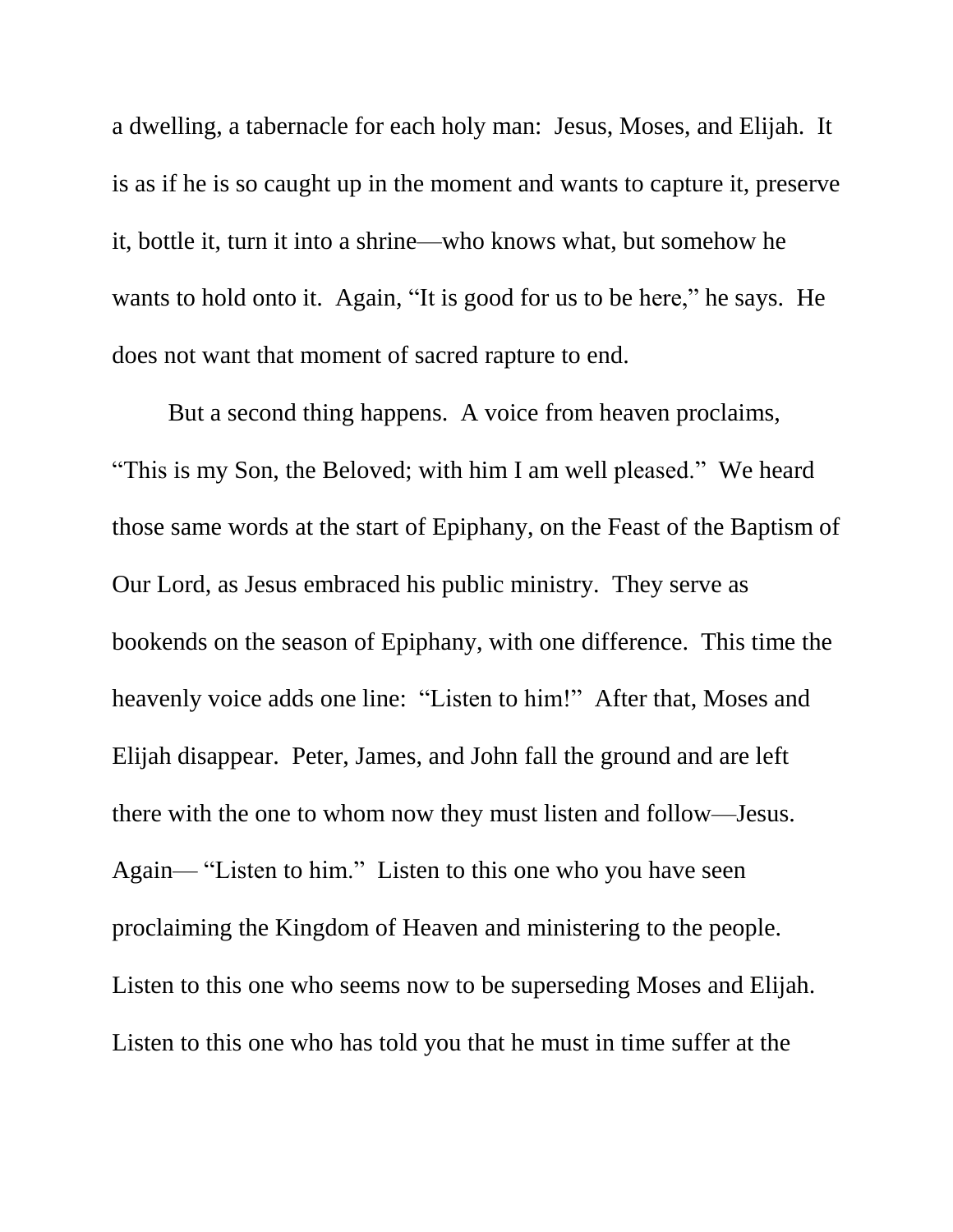hands of the chief priests and scribes, that he must be crucified and after three days be raised. Listen to him.

The third thing about this peak experience is easy to miss, perhaps because, on one level, it seems self-evident: With Jesus presumably leading the way, he and his disciples come down from the mountaintop—because it was not the mountaintop that mattered. Unlike other peak experience, in this one our God came down from the mountaintop to carry on his ministry with the people in *their* valleys, in the midst of the hardships of life, a ministry to people who were hurting in mind, body, and spirit—a ministry that would ultimately carry him to the Jerusalem and the cross and resurrection. Our God, the one for whom Peter wanted to build a dwelling on the mountaintop, came down to be with his people in the midst of the challenges of everyday life their sorrows, their sins, their fears and worries—their valleys.

And so should we. You see, as disciples of Jesus Christ, we do not need to climb Schaghticoke Mountain to have a peak experience. I hope and trust you have experienced those peak moments in your life of faith. I know I have. I know I have seen glimpses in faith of what really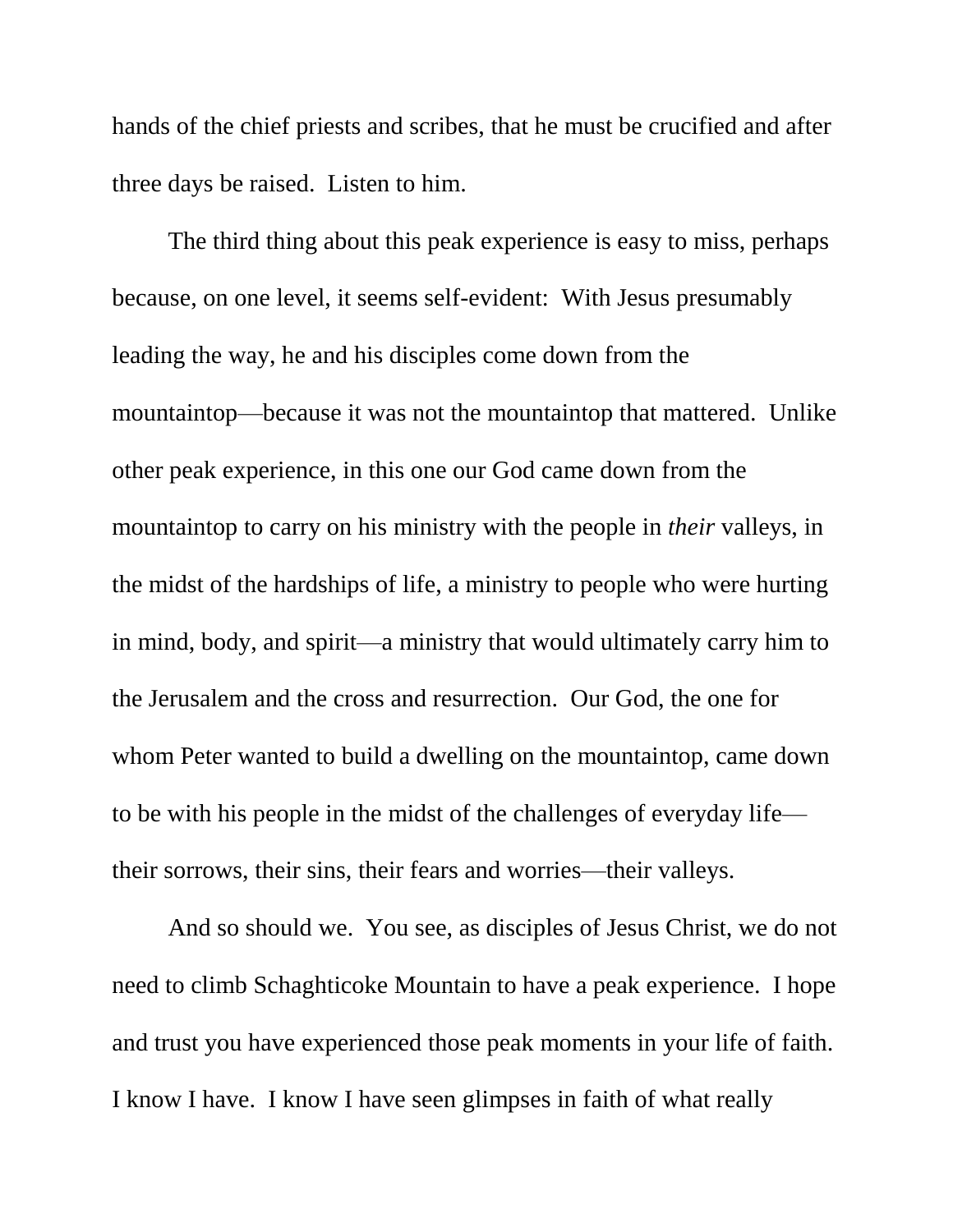matters in life, glimpses of the grace and transcendence of God. There are moments of grace for me in my ministry at South Kent, perhaps even in chapel, when the boys are all singing and being attentive, when I find myself thinking the words of Peter, "It is good for us to be here." I have felt that grace in the Sacrament in many fine and some humble churches, when we as Christians come together as one people. In that moment, I have felt connected in some transcendent way to God and the church across the ages, joining together in that bread and wine to find the living Christ, and, again, like Peter, I have thought to myself, "It is good for us to be here." Indeed, I have felt that same grace here at St. Andrew's, even or especially over the last few months, with the stories I have heard of you all ministering to each other [such as were shared at the end of this service last week] with parishioners supporting each other, praying with and for each other. It has been a beautiful thing—for me a glimpse of the grace of God and the transfigured and shining Christ in our midst, here in this parish.

Those have been peak experiences. In all of those moments, like Peter I can find myself saying, "It is good for us to be here," and for